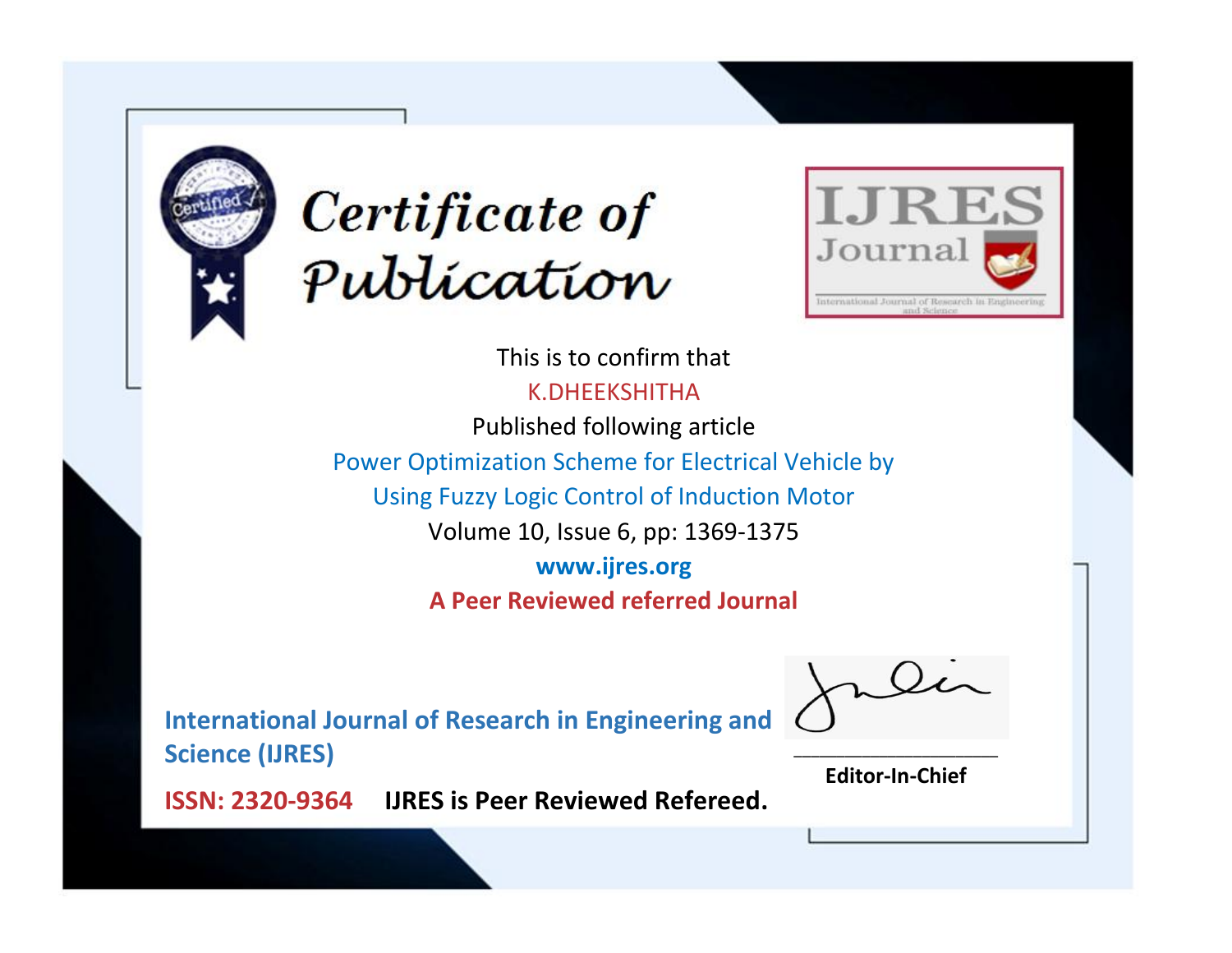



This is to confirm that K.CHANDRAKANTH Published following article

Power Optimization Scheme for Electrical Vehicle by

Using Fuzzy Logic Control of Induction Motor

Volume 10, Issue 6, pp: 1369-1375

**www.ijres.org**

**A Peer Reviewed referred Journal**

**International Journal of Research in Engineering and Science (IJRES)**

\_\_\_\_\_\_\_\_\_\_\_\_\_\_\_\_\_\_\_\_\_\_\_\_ **Editor-In-Chief**

**Journal.**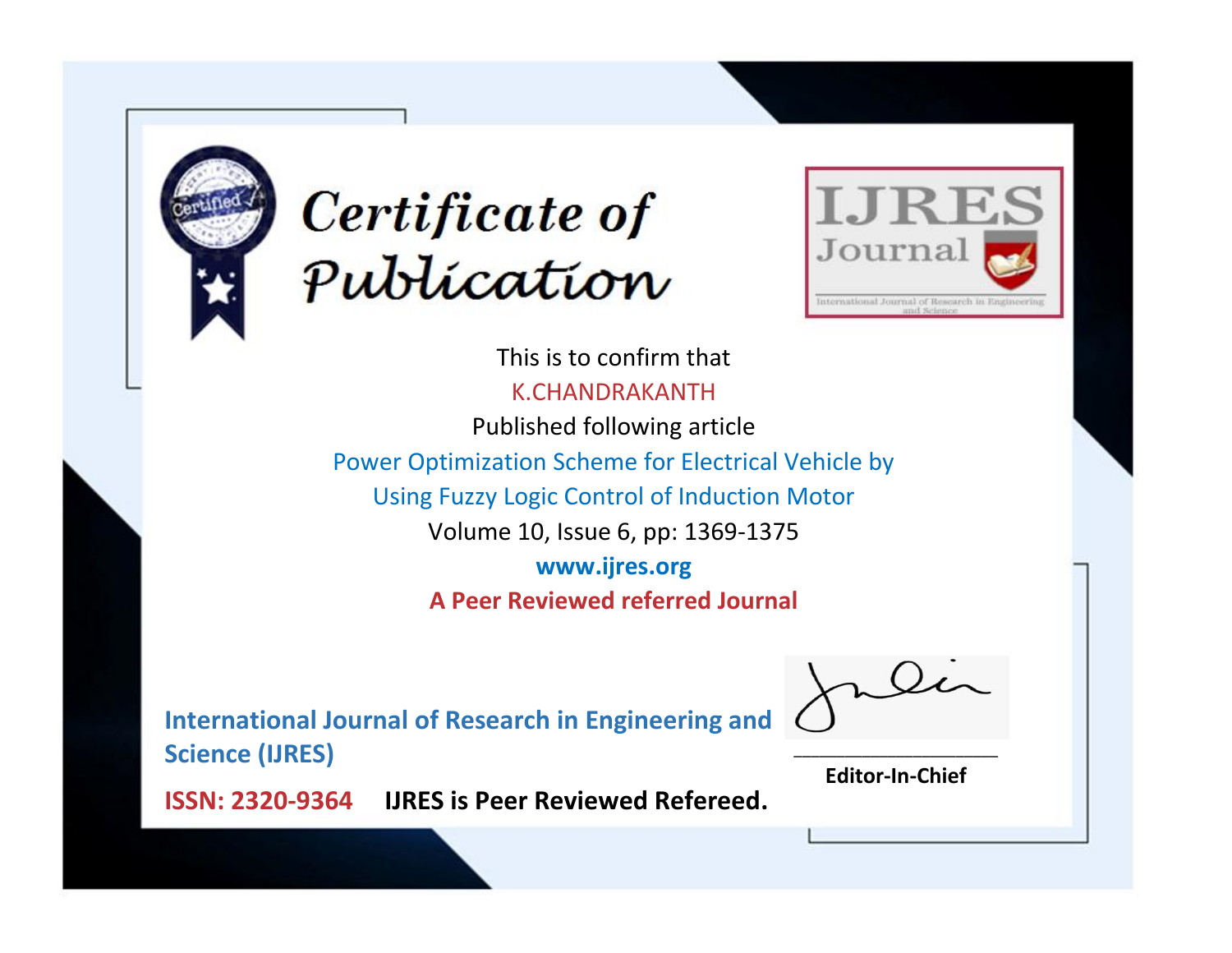



This is to confirm that G.JUNAID YASEEN Published following article Power Optimization Scheme for Electrical Vehicle by Using Fuzzy Logic Control of Induction Motor Volume 10, Issue 6, pp: 1369-1375 **www.ijres.org A Peer Reviewed referred Journal**

**International Journal of Research in Engineering and Science (IJRES)**

\_\_\_\_\_\_\_\_\_\_\_\_\_\_\_\_\_\_\_\_\_\_\_\_ **Editor-In-Chief**

**Journal.**